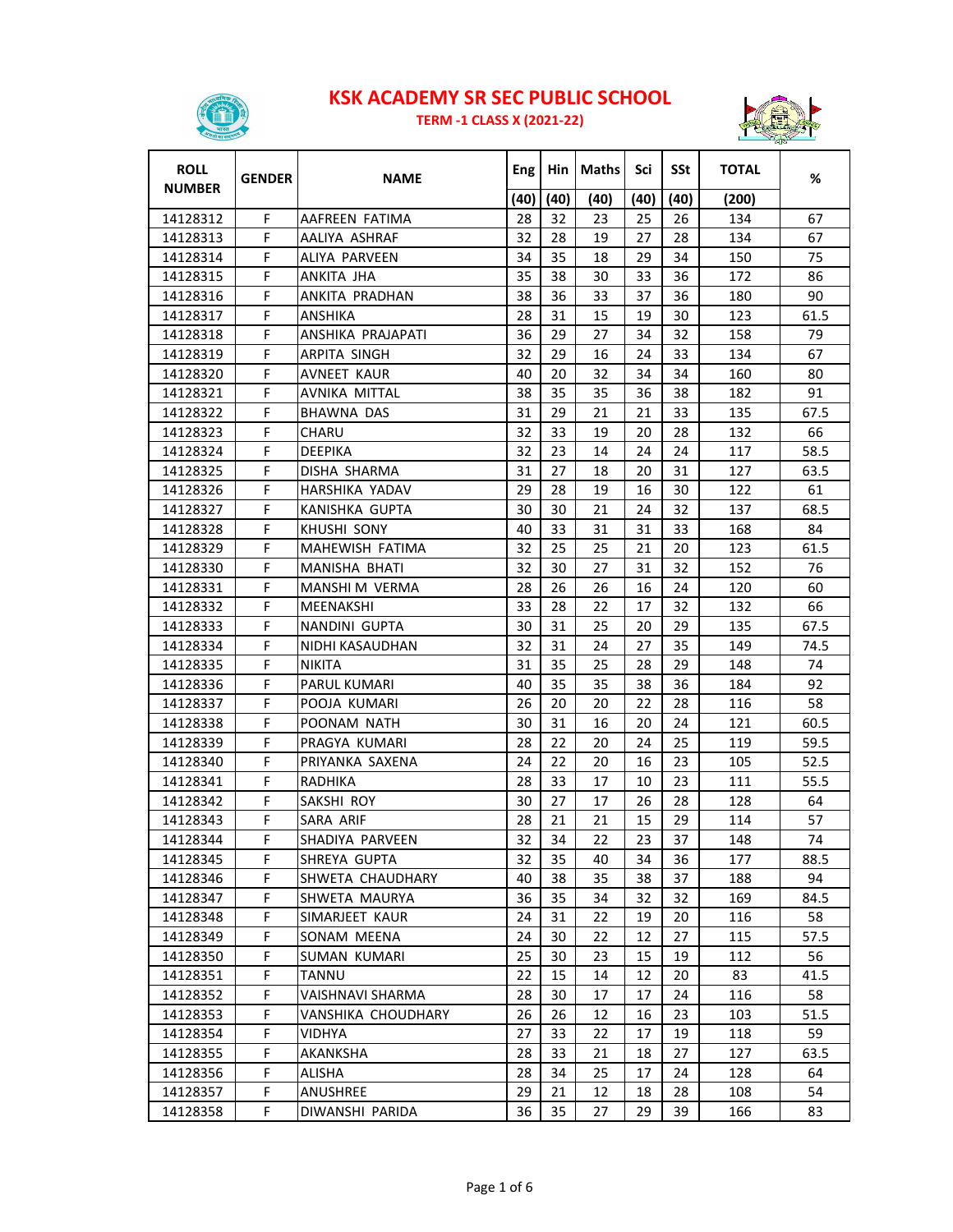

**TERM ‐1 CLASS X (2021‐22)**



| <b>ROLL</b>   | <b>GENDER</b> | <b>NAME</b>          | Eng  | Hin  | Maths | Sci  | SSt  | <b>TOTAL</b> | %    |
|---------------|---------------|----------------------|------|------|-------|------|------|--------------|------|
| <b>NUMBER</b> |               |                      | (40) | (40) | (40)  | (40) | (40) | (200)        |      |
| 14128359      | F             | <b>GAURI PASWAN</b>  | 32   | 35   | 26    | 27   | 35   | 155          | 77.5 |
| 14128360      | F             | <b>GUNGUN</b>        | 29   | 35   | 22    | 17   | 27   | 130          | 65   |
| 14128361      | F             | ISHU PANDEY          | 26   | 38   | 21    | 22   | 20   | 127          | 63.5 |
| 14128362      | F             | JIYA                 | 24   | 33   | 23    | 22   | 28   | 130          | 65   |
| 14128363      | F             | JYOTI                | 28   | 33   | 8     | 10   | 12   | 91           | 45.5 |
| 14128364      | F             | KANAK                | 30   | 22   | 13    | 16   | 20   | 101          | 50.5 |
| 14128365      | F             | KANISHKA GUPTA       | 34   | 35   | 26    | 25   | 32   | 152          | 76   |
| 14128366      | F             | <b>KHUSHBOO</b>      | 21   | 31   | 24    | 26   | 24   | 126          | 63   |
| 14128367      | F             | KINJAL               | 27   | 34   | 22    | 16   | 23   | 122          | 61   |
| 14128368      | F             | LAKSHITA BOTHRA      | 27   | 34   | 23    | 24   | 29   | 137          | 68.5 |
| 14128369      | F             | MANASVI              | 28   | 32   | 16    | 15   | 16   | 107          | 53.5 |
| 14128370      | F             | MANSI SHAKYA         | 40   | 35   | 21    | 22   | 35   | 153          | 76.5 |
| 14128371      | F             | <b>MEHAR FATIMA</b>  | 37   | 34   | 18    | 19   | 27   | 135          | 67.5 |
| 14128372      | F             | POOJA KUMARI         | 34   | 36   | 13    | 23   | 36   | 142          | 71   |
| 14128373      | F             | RABIA                | 22   | 20   | 13    | 14   | 22   | 91           | 45.5 |
| 14128374      | F             | RANJANA CHAURASIYA   | 36   | 31   | 23    | 29   | 35   | 154          | 77   |
| 14128375      | F             | <b>RASHI</b>         | 34   | 30   | 20    | 28   | 34   | 146          | 73   |
| 14128376      | F             | ROSHANI              | 31   | 28   | 22    | 30   | 34   | 145          | 72.5 |
| 14128377      | F             | SAKSHI               | 25   | 25   | 14    | 18   | 23   | 105          | 52.5 |
| 14128378      | F             | SANJANA BARIK        | 24   | 32   | 14    | 15   | 12   | 97           | 48.5 |
| 14128379      | F             | SEJAL RANA           | 27   | 24   | 17    | 15   | 26   | 109          | 54.5 |
| 14128380      | F             | SHAGUN               | 32   | 27   | 23    | 24   | 31   | 137          | 68.5 |
| 14128381      | F             | SHIVANI GUPTA        | 35   | 30   | 13    | 26   | 36   | 140          | 70   |
| 14128382      | F             | SIMRAN PRIDWAL       | 37   | 34   | 24    | 29   | 32   | 156          | 78   |
| 14128383      | F             | SNEHA SHAH           | 31   | 24   | 22    | 20   | 25   | 122          | 61   |
| 14128384      | F             | SUHANI PARCHA        | 32   | 32   | 24    | 25   | 36   | 149          | 74.5 |
| 14128385      | F             | TANIYA MISHRA        | 23   | 17   | 11    | 12   | 20   | 83           | 41.5 |
| 14128386      | F             | VANSHIKA PANWAR      | 33   | 34   | 18    | 17   | 26   | 128          | 64   |
| 14128387      | F             | VIDHI GODIYAL        | 32   | 34   | 29    | 33   | 33   | 161          | 80.5 |
| 14128388      | F             | VRINDA               | 32   | 34   | 29    | 31   | 35   | 161          | 80.5 |
| 14128389      | F             | YASHIKA GARG         | 34   | 31   | 32    | 22   | 26   | 145          | 72.5 |
| 14128390      | F             | ZAINAB FATIMA        | 27   | 20   | 16    | 19   | 29   | 111          | 55.5 |
| 14128391      | м             | AAKASH KUMAR         | 29   | 19   | 17    | 26   | 28   | 119          | 59.5 |
| 14128392      | М             | AAYUSH RAJAK         | 29   | 31   | 35    | 31   | 36   | 162          | 81   |
| 14128393      | M             | ABHI GARG            | 28   | 24   | 15    | 24   | 22   | 113          | 56.5 |
| 14128394      | M             | ABHINAV PRATAP SINGH | 26   | 22   | 18    | 20   | 21   | 107          | 53.5 |
| 14128395      | M             | ABHISHEK             | 34   | 11   | 37    | 30   | 33   | 145          | 72.5 |
| 14128396      | M             | ABHISHEK YADAV       | 36   | 13   | 18    | 21   | 30   | 118          | 59   |
| 14128397      | M             | AMANDEEP SINGH       | 34   | 34   | 39    | 31   | 33   | 171          | 85.5 |
| 14128398      | М             | ARYAN SHARMA         | 35   | 22   | 29    | 25   | 29   | 140          | 70   |
| 14128399      | м             | AYUSH RANA           | 34   | 17   | 17    | 13   | 18   | 99           | 49.5 |
| 14128400      | M             | BALRAM JHA           | 31   | 30   | 16    | 16   | 27   | 120          | 60   |
| 14128401      | м             | DARSH RANA           | 30   | 24   | 20    | 19   | 24   | 117          | 58.5 |
| 14128402      | M             | DISHANT KUMAR SINGH  | 35   | 24   | 19    | 22   | 26   | 126          | 63   |
| 14128403      | M             | JATIN SINGH RAUTAN   | 24   | 26   | 19    | 16   | 24   | 109          | 54.5 |
| 14128404      | М             | KRITANG SINGH        | 32   | 24   | 26    | 24   | 24   | 130          | 65   |
| 14128405      | М             | KUNAL                | 35   | 30   | 19    | 23   | 17   | 124          | 62   |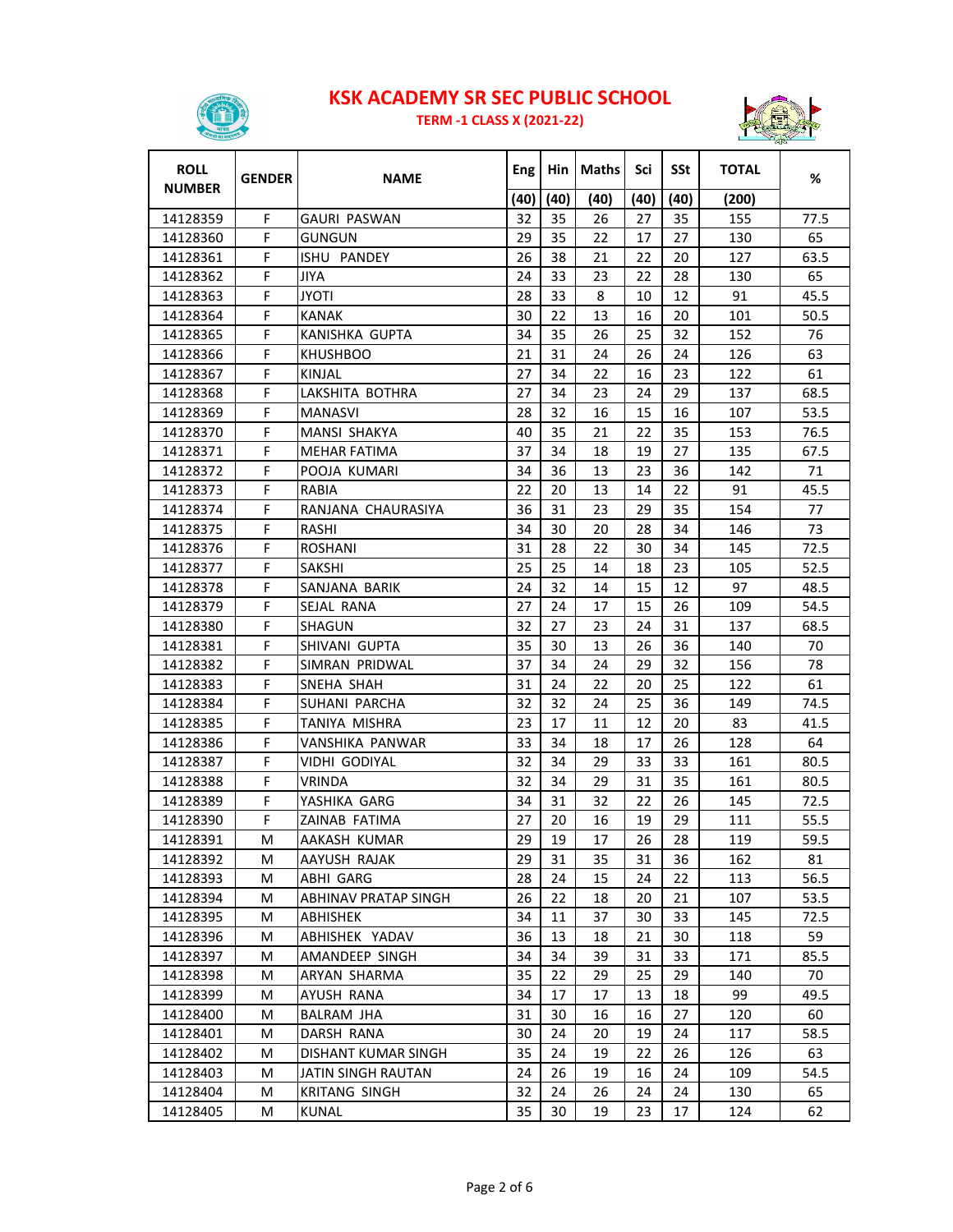

**TERM ‐1 CLASS X (2021‐22)**



| <b>ROLL</b><br><b>NUMBER</b> | <b>GENDER</b> | <b>NAME</b>              | Eng  | Hin  | <b>Maths</b> | Sci  | SSt  | <b>TOTAL</b> | %    |
|------------------------------|---------------|--------------------------|------|------|--------------|------|------|--------------|------|
|                              |               |                          | (40) | (40) | (40)         | (40) | (40) | (200)        |      |
| 14128406                     | М             | KUNAL GUPTA              | 21   | 28   | 26           | 23   | 18   | 116          | 58   |
| 14128407                     | м             | MANISH KUMAR VERMA       | 34   | 32   | 25           | 24   | 31   | 146          | 73   |
| 14128408                     | М             | MD ANAS                  | 32   | 21   | 16           | 18   | 26   | 113          | 56.5 |
| 14128409                     | М             | MOHAMMAD HANZLA          | 33   | 26   | 17           | 28   | 12   | 116          | 58   |
| 14128410                     | M             | MOHIT KUMAR PATHAK       | 38   | 30   | 27           | 32   | 36   | 163          | 81.5 |
| 14128411                     | М             | <b>MOHIT KUMAR SINGH</b> | 33   | 26   | 15           | 17   | 22   | 113          | 56.5 |
| 14128412                     | М             | NAMAN SINGH              | 27   | 23   | 21           | 17   | 17   | 105          | 52.5 |
| 14128413                     | М             | NEERMIT KUMAR KANTH      | 33   | 26   | 25           | 24   | 16   | 124          | 62   |
| 14128414                     | М             | OM PRAKASH               | 35   | 33   | 33           | 28   | 36   | 165          | 82.5 |
| 14128415                     | м             | PIYUSH MISHRA            | 35   | 34   | 25           | 28   | 31   | 153          | 76.5 |
| 14128416                     | М             | PRINCE KUMAR             | 33   | 27   | 25           | 24   | 32   | 141          | 70.5 |
| 14128417                     | М             | RAJ KUMAR                | 35   | 39   | 37           | 35   | 39   | 185          | 92.5 |
| 14128418                     | м             | <b>RIHAN SAIFI</b>       | 29   | 17   | 19           | 11   | 12   | 88           | 44   |
| 14128419                     | м             | RISHABH                  | 36   | 24   | 17           | 19   | 30   | 126          | 63   |
| 14128420                     | м             | ROHAN SUNDRIYAL          | 39   | 33   | 23           | 34   | 38   | 167          | 83.5 |
| 14128421                     | М             | SACHIN KUMAR             | 37   | 35   | 40           | 36   | 36   | 184          | 92   |
| 14128422                     | м             | SACHIN YADAV             | 34   | 31   | 18           | 16   | 27   | 126          | 63   |
| 14128423                     | М             | SAGAR                    | 23   | 23   | 25           | 17   | 25   | 113          | 56.5 |
| 14128424                     | М             | SAURABH KUMAR            | 28   | 23   | 20           | 19   | 28   | 118          | 59   |
| 14128425                     | М             | SAYED ALI                | 28   | 14   | 16           | 15   | 19   | 92           | 46   |
| 14128426                     | М             | <b>SHIVANSH SINGH</b>    | 36   | 29   | 32           | 20   | 29   | 146          | 73   |
| 14128427                     | М             | <b>SUMIT KUMAR JHA</b>   | 26   | 23   | 17           | 18   | 20   | 104          | 52   |
| 14128428                     | М             | TARANPREET SINGH         | 27   | 16   | 15           | 9    | 15   | 82           | 41   |
| 14128429                     | М             | VIKAS MISHRA             | 29   | 20   | 20           | 19   | 24   | 112          | 56   |
| 14128430                     | М             | ABDUL WASIE              | 29   | 23   | 17           | 13   | 14   | 96           | 48   |
| 14128431                     | м             | <b>ABHIJEET SINGH</b>    | 25   | 17   | 14           | 13   | 18   | 87           | 43.5 |
| 14128432                     | М             | ABHISHEK                 | 30   | 28   | 25           | 24   | 27   | 134          | 67   |
| 14128433                     | М             | ADITYA PAL               | 31   | 31   | 29           | 28   | 28   | 147          | 73.5 |
| 14128434                     | М             | AMAN GARG                | 28   | 25   | 19           | 16   | 24   | 112          | 56   |
| 14128435                     | М             | AMAN JHA                 | 35   | 32   | 24           | 28   | 28   | 147          | 73.5 |
| 14128436                     | M             | AMIT KUMAR               | 35   | 32   | 33           | 26   | 35   | 161          | 80.5 |
| 14128437                     | М             | <b>ANIKET KUMAR GOEL</b> | 34   | 33   | 30           | 20   | 28   | 145          | 72.5 |
| 14128438                     | M             | ANUP MAURYA              | 36   | 28   | 25           | 18   | 32   | 139          | 69.5 |
| 14128439                     | M             | <b>ARMAN ALI</b>         | 37   | 35   | 35           | 35   | 37   | 179          | 89.5 |
| 14128440                     | М             | ARPIT JANGID             | 34   | 30   | 28           | 21   | 24   | 137          | 68.5 |
| 14128441                     | М             | ARUN GOEL                | 37   | 38   | 35           | 40   | 34   | 184          | 92   |
| 14128442                     | М             | ARYAN GUPTA              | 35   | 34   | 32           | 29   | 32   | 162          | 81   |
| 14128443                     | М             | ARYAN SHARMA             | 31   | 28   | 27           | 20   | 27   | 133          | 66.5 |
| 14128444                     | M             | ASHISH YADAV             | 34   | 31   | 31           | 25   | 28   | 149          | 74.5 |
| 14128445                     | M             | ASHISH KUMAR SINGH       | 35   | 38   | 35           | 26   | 28   | 162          | 81   |
| 14128446                     | M             | AYUSH RANAKOTI           | 27   | 22   | 19           | 20   | 27   | 115          | 57.5 |
| 14128447                     | М             | CHETAN SHARMA            | 25   | 28   | 22           | 13   | 10   | 98           | 49   |
| 14128448                     | M             | DHRUV CHAUDHARY          | 31   | 22   | 21           | 10   | 18   | 102          | 51   |
| 14128449                     | M             | JAY SAHU                 | 30   | 31   | 22           | 20   | 30   | 133          | 66.5 |
| 14128450                     | М             | KARTIK                   | 28   | 27   | 24           | 20   | 27   | 126          | 63   |
| 14128451                     | М             | LAWRENCE                 | 29   | 28   | 18           | 20   | 22   | 117          | 58.5 |
| 14128452                     | M             | MAYANK SHARMA            | 31   | 30   | 16           | 20   | 28   | 125          | 62.5 |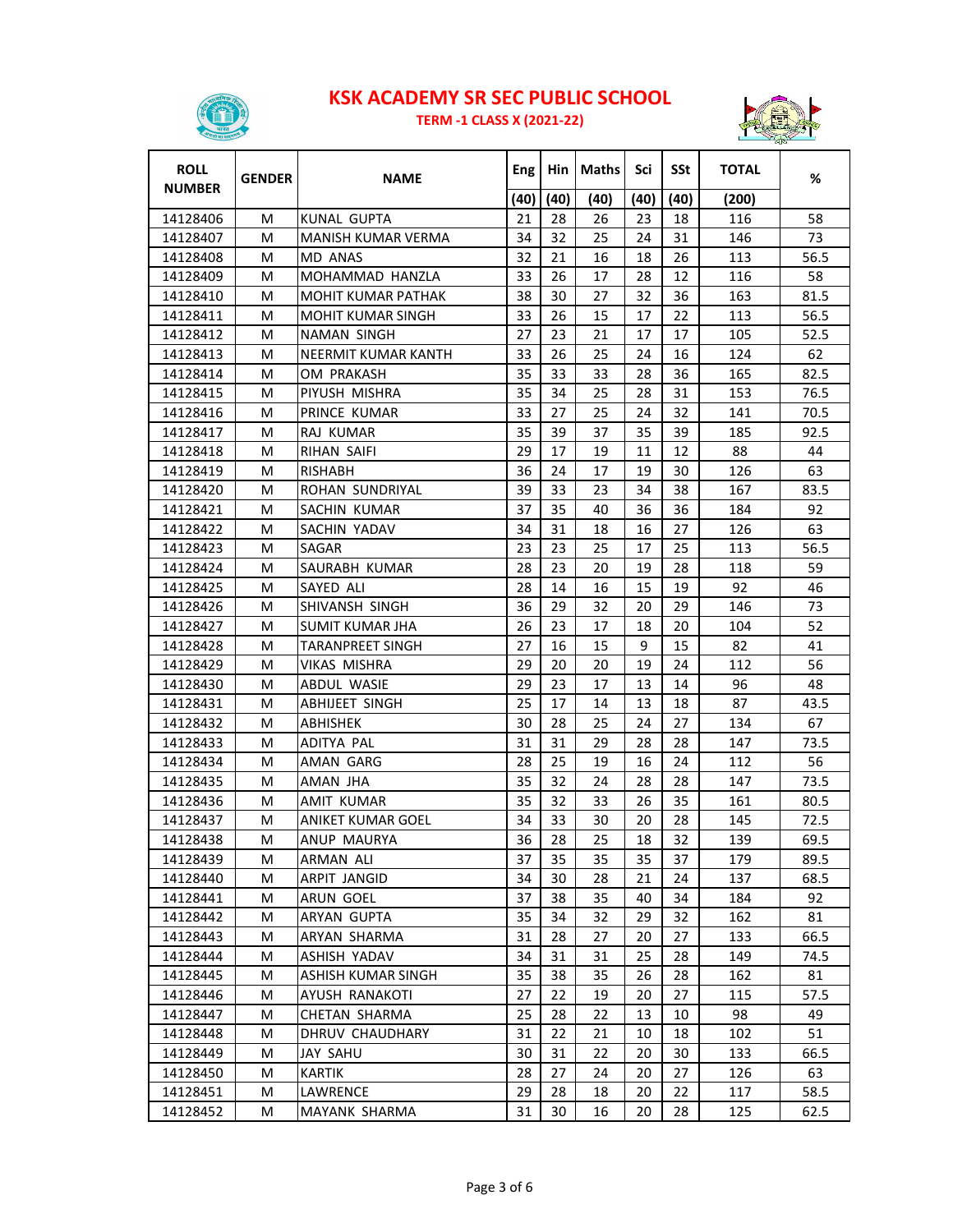

**TERM ‐1 CLASS X (2021‐22)**



| <b>ROLL</b><br><b>NUMBER</b> | <b>GENDER</b> | <b>NAME</b>           | Eng  | Hin  | <b>Maths</b> | Sci  | SSt  | <b>TOTAL</b> | %        |
|------------------------------|---------------|-----------------------|------|------|--------------|------|------|--------------|----------|
|                              |               |                       | (40) | (40) | (40)         | (40) | (40) | (200)        |          |
| 14128453                     | М             | MD ANAS               | AB   | AB   | AB           | AB   | AB   | 0            | $\Omega$ |
| 14128454                     | м             | <b>MD ASIF</b>        | 30   | 29   | 20           | 24   | 32   | 135          | 67.5     |
| 14128455                     | М             | MD SAHIL ANSARI       | 29   | 29   | 18           | 21   | 24   | 121          | 60.5     |
| 14128456                     | М             | PIYUSH GOYAL          | AB   | AB   | AB           | AB   | AB   | 0            | 0        |
| 14128457                     | М             | PRASHANT KUMAR        | 31   | 32   | 23           | 19   | 26   | 131          | 65.5     |
| 14128458                     | М             | PUNEET DHAP           | 34   | 35   | 19           | 28   | 33   | 149          | 74.5     |
| 14128459                     | М             | <b>RISHAV</b>         | 36   | 36   | 34           | 36   | 37   | 179          | 89.5     |
| 14128460                     | М             | <b>ROHIT PRASAD</b>   | 20   | 23   | 13           | 17   | 18   | 91           | 45.5     |
| 14128461                     | М             | SAHID KAPOOR          | 28   | 29   | 23           | 18   | 31   | 129          | 64.5     |
| 14128462                     | М             | SAMEER SHARMA         | 33   | 31   | 24           | 19   | 35   | 142          | 71       |
| 14128463                     | М             | SAURABH SUMAN         | 27   | 24   | 23           | 15   | 28   | 117          | 58.5     |
| 14128464                     | м             | SHIVAM KUMAR          | 20   | 18   | 18           | 12   | 20   | 88           | 44       |
| 14128465                     | м             | SHOUVIK BISWAS        | 38   | 35   | 16           | 25   | 36   | 150          | 75       |
| 14128466                     | м             | SHUBHAM PANDEY        | 28   | 20   | 20           | 18   | 26   | 112          | 56       |
| 14128467                     | M             | SHUBHAM SINGH RAWAT   | 25   | 21   | 15           | 14   | 28   | 103          | 51.5     |
| 14128468                     | М             | TANUJ GAUR            | 30   | 33   | 17           | 20   | 34   | 134          | 67       |
| 14128469                     | М             | TUSHAR CHAUHAN        | 34   | 32   | 20           | 10   | 27   | 123          | 61.5     |
| 14128470                     | М             | VISHAL KUMAR SINGH    | 26   | 20   | 19           | 18   | 32   | 115          | 57.5     |
| 14128471                     | M             | YASH                  | 28   | 21   | 19           | 15   | 25   | 108          | 54       |
| 14128472                     | М             | YASH KUMAR SHARMA     | 31   | 32   | 33           | 26   | 36   | 158          | 79       |
| 14128473                     | М             | ABHISHEK MAURYA       | 35   | 31   | 28           | 24   | 32   | 150          | 75       |
| 14128474                     | М             | ABHISHEK KUMAR SHUKLA | 35   | 31   | 38           | 21   | 24   | 149          | 74.5     |
| 14128475                     | м             | ABHISHEK PANWAR       | 33   | 30   | 31           | 32   | 31   | 157          | 78.5     |
| 14128476                     | м             | ADITYA KAMAT          | 33   | 30   | 31           | 23   | 15   | 132          | 66       |
| 14128477                     | м             | ADITYA MAURYA         | 36   | 33   | 39           | 20   | 23   | 151          | 75.5     |
| 14128478                     | м             | AKASH                 | 36   | 33   | 37           | 34   | 33   | 173          | 86.5     |
| 14128479                     | м             | ANIKET RANA           | 36   | 30   | 32           | 32   | 21   | 151          | 75.5     |
| 14128480                     | М             | ANKIT PANDEY          | 36   | 33   | 39           | 20   | 27   | 155          | 77.5     |
| 14128481                     | М             | ARYAN GUPTA           | 38   | 24   | 31           | 24   | 30   | 147          | 73.5     |
| 14128482                     | м             | AVNEESH KUMAR         | 40   | 31   | 36           | 37   | 38   | 182          | 91       |
| 14128483                     | M             | AYUSH RAJ             | 36   | 34   | 16           | 24   | 21   | 131          | 65.5     |
| 14128484                     | м             | AYUSH SINGH           | 40   | 36   | 39           | 40   | 39   | 194          | 97       |
| 14128485                     | M             | <b>BHASKAR TIWARI</b> | 31   | 36   | 27           | 26   | 28   | 148          | 74       |
| 14128486                     | М             | DAKSH                 | 32   | 21   | 18           | 26   | 31   | 128          | 64       |
| 14128487                     | М             | DEV ARORA             | 31   | 30   | 24           | 20   | 20   | 125          | 62.5     |
| 14128488                     | M             | HARSH KUMAR JHA       | 33   | 36   | 38           | 32   | 33   | 172          | 86       |
| 14128489                     | м             | KANHAIYA KUMAR        | 31   | 24   | 22           | 13   | 27   | 117          | 58.5     |
| 14128490                     | M             | KISHAN KUMAR          | 25   | 18   | 17           | 18   | 16   | 94           | 47       |
| 14128491                     | M             | MOHD FARDEEN          | 28   | 28   | 34           | 24   | 34   | 148          | 74       |
| 14128492                     | M             | KRISH AGGARWAL        | 34   | 36   | 19           | 35   | 37   | 161          | 80.5     |
| 14128493                     | M             | MAYANK AGGARWAL       | 23   | 19   | 20           | 15   | 22   | 99           | 49.5     |
| 14128494                     | М             | MD ANAS               | 25   | 25   | 19           | 16   | 16   | 101          | 50.5     |
| 14128495                     | М             | MD IBAAD              | 30   | 24   | 15           | 16   | 25   | 110          | 55       |
| 14128496                     | M             | MD OWAIS              | 32   | 31   | 16           | 18   | 24   | 121          | 60.5     |
| 14128497                     | M             | MOHD JUBAIR           | 32   | 33   | 15           | 24   | 26   | 130          | 65       |
| 14128498                     | M             | MOHD AFFAN SHAKIR     | 32   | 27   | 15           | 19   | 29   | 122          | 61       |
| 14128499                     | М             | <b>NAVED</b>          | 31   | 35   | 16           | 20   | 21   | 123          | 61.5     |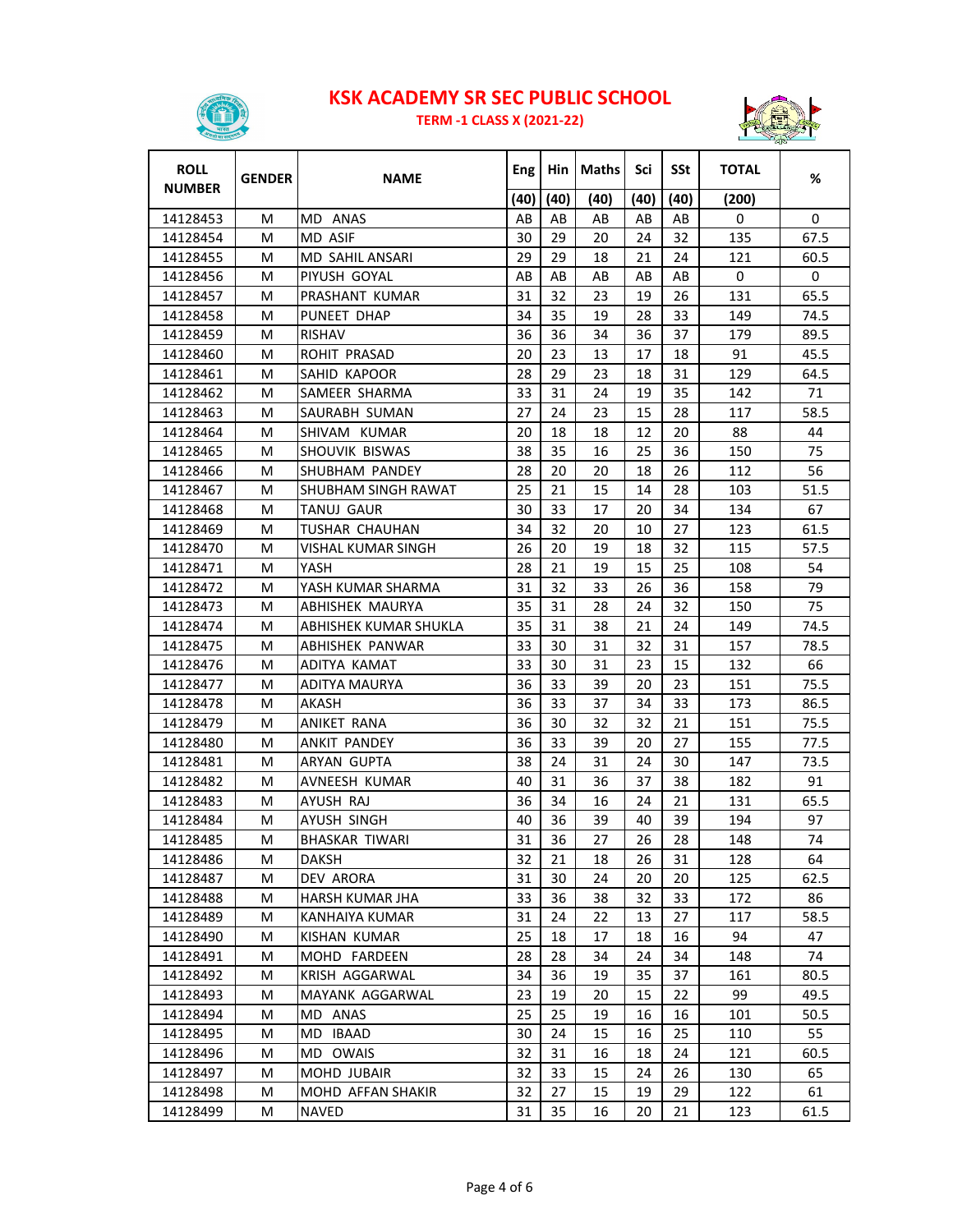

**TERM ‐1 CLASS X (2021‐22)**



| <b>ROLL</b>   | <b>GENDER</b> | <b>NAME</b>               | Eng  | Hin  | Maths | Sci  | SSt  | <b>TOTAL</b> | %    |
|---------------|---------------|---------------------------|------|------|-------|------|------|--------------|------|
| <b>NUMBER</b> |               |                           | (40) | (40) | (40)  | (40) | (40) | (200)        |      |
| 14128500      | М             | NEEL KHURANA              | 31   | 30   | 22    | 19   | 25   | 127          | 63.5 |
| 14128501      | м             | NILESH KUMAR SINGH        | 40   | 36   | 28    | 34   | 36   | 174          | 87   |
| 14128502      | м             | PANKAJ KUMAR              | 28   | 30   | 14    | 21   | 30   | 123          | 61.5 |
| 14128503      | М             | <b>UDHAV RAY</b>          | 28   | 29   | 18    | 23   | 28   | 126          | 63   |
| 14128504      | M             | RADHESH KUMAR JHA         | 32   | 39   | 32    | 35   | 38   | 176          | 88   |
| 14128505      | м             | RITESH KUMAR ROY          | 34   | 30   | 19    | 26   | 26   | 135          | 67.5 |
| 14128506      | М             | ROHIT PANDEY              | 28   | 31   | 18    | 22   | 29   | 128          | 64   |
| 14128507      | M             | SHAHID ALI                | 29   | 29   | 21    | 20   | 27   | 126          | 63   |
| 14128508      | М             | <b>SHIVAM</b>             | 28   | 23   | 17    | 9    | 15   | 92           | 46   |
| 14128509      | М             | <b>AADIL MALIK</b>        | 26   | 24   | 24    | 12   | 20   | 106          | 53   |
| 14128510      | M             | ABHISHEK JHA              | 32   | 24   | 18    | 23   | 33   | 130          | 65   |
| 14128511      | M             | ABHISHEK JHA              | 25   | 27   | 23    | 16   | 29   | 120          | 60   |
| 14128512      | М             | ANKIT KUMAR               | 32   | 31   | 23    | 20   | 30   | 136          | 68   |
| 14128513      | м             | ARNAV SINGH               | 34   | 32   | 28    | 24   | 28   | 146          | 73   |
| 14128514      | м             | AYUSH PANDEY              | 26   | 24   | 22    | 15   | 25   | 112          | 56   |
| 14128515      | м             | BHAWANI SHANKAR JHA       | 27   | 26   | 23    | 20   | 33   | 129          | 64.5 |
| 14128516      | м             | GAUTAM RAJAWAT            | 33   | 33   | 26    | 26   | 31   | 149          | 74.5 |
| 14128517      | М             | GOURAV                    | 34   | 30   | 25    | 20   | 20   | 129          | 64.5 |
| 14128518      | М             | <b>KARTIK GUPTA</b>       | 24   | 23   | 21    | 15   | 24   | 107          | 53.5 |
| 14128519      | м             | <b>KRIPANSHU WATS</b>     | 33   | 36   | 16    | 24   | 27   | 136          | 68   |
| 14128520      | м             | LAKSHYA PRADHAN           | 31   | 25   | 14    | 17   | 21   | 108          | 54   |
| 14128521      | M             | <b>MANISH SINGH</b>       | 30   | 14   | 16    | 17   | 25   | 102          | 51   |
| 14128522      | М             | <b>MAYANK KUMAR MEENA</b> | 32   | 29   | 17    | 17   | 29   | 124          | 62   |
| 14128523      | М             | MOHAMMAD FARMAN           | 33   | 30   | 30    | 31   | 32   | 156          | 78   |
| 14128524      | М             | MOHD YAHYA                | 31   | 31   | 21    | 20   | 29   | 132          | 66   |
| 14128525      | м             | <b>MOHIT</b>              | 33   | 22   | 17    | 14   | 15   | 101          | 50.5 |
| 14128526      | м             | PARAMJEET KUMAR           | 35   | 32   | 32    | 32   | 36   | 167          | 83.5 |
| 14128527      | м             | PIYUSH MANI JOSHI         | 29   | 31   | 18    | 21   | 25   | 124          | 62   |
| 14128528      | М             | PRINCE KASHYAP            | 25   | 25   | 19    | 13   | 26   | 108          | 54   |
| 14128529      | М             | PRITHVI CHAUHAN           | 39   | 36   | 38    | 40   | 37   | 190          | 95   |
| 14128530      | M             | RAHUL KUMAR               | 39   | 37   | 32    | 32   | 33   | 173          | 86.5 |
| 14128531      | М             | RAVINDER KUMAR            | 33   | 32   | 22    | 28   | 34   | 149          | 74.5 |
| 14128532      | м             | RISHABH SINGH             | 32   | 37   | 30    | 22   | 34   | 155          | 77.5 |
| 14128533      | М             | RISHABH KUMAR DHASMANA    | 30   | 32   | 34    | 33   | 32   | 161          | 80.5 |
| 14128534      | М             | <b>RITIK</b>              | 32   | 38   | 19    | 24   | 35   | 148          | 74   |
| 14128535      | М             | SHIV SHARMA               | 28   | 24   | 19    | 25   | 25   | 121          | 60.5 |
| 14128536      | М             | SHIVAM JHA                | 30   | 27   | 18    | 19   | 28   | 122          | 61   |
| 14128537      | М             | SHUBHAM TIWARI            | 32   | 29   | 19    | 28   | 29   | 137          | 68.5 |
| 14128539      | M             | <b>SUNNY YADAV</b>        | 28   | 32   | 21    | 29   | 25   | 135          | 67.5 |
| 14128540      | M             | VAIBHAV KUMAR             | 28   | 28   | 21    | 20   | 18   | 115          | 57.5 |
| 14128541      | М             | VARUN GUPTA               | 32   | 27   | 15    | 23   | 24   | 121          | 60.5 |
| 14128542      | М             | VARUN GUPTA               | 32   | 27   | 21    | 20   | 27   | 127          | 63.5 |
| 14128543      | М             | VIKASH SINGH              | 31   | 29   | 20    | 24   | 32   | 136          | 68   |
| 14128544      | M             | VISHAL BIKKA              | 34   | 28   | 24    | 24   | 29   | 139          | 69.5 |
| 14128545      | М             | YASH GUPTA                | 36   | 29   | 28    | 20   | 31   | 144          | 72   |
| 14128546      | М             | <b>ADNAN ALI</b>          | 27   | 23   | 12    | 8    | 21   | 91           | 45.5 |
| 14128547      | М             | ARMAAN KHAN               | 24   | 7    | 13    | 12   | 11   | 67           | 33.5 |